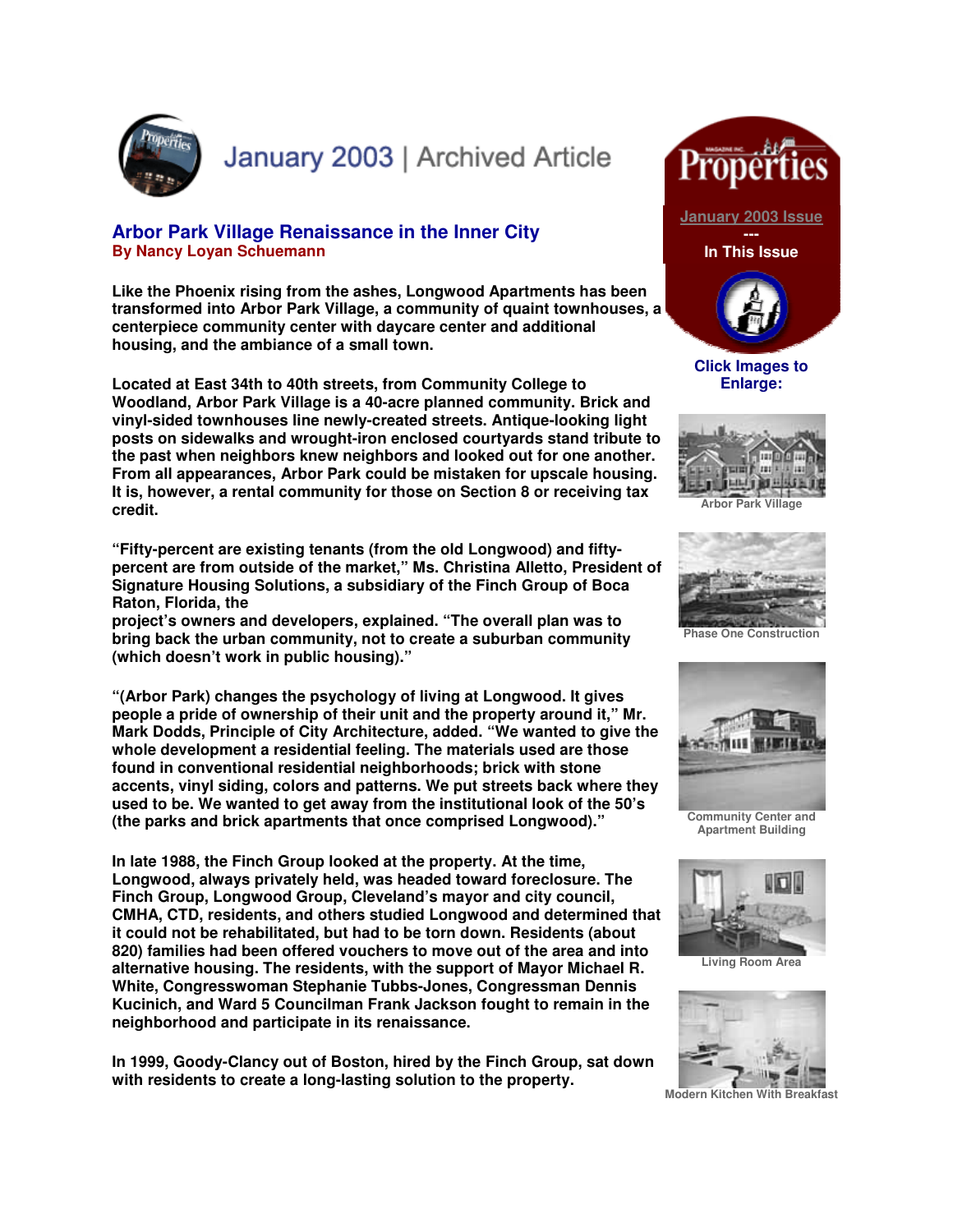**"The Finch Group had developed a conceptual master plan and wanted a local architect to further develop the project and to develop the master plan. In 2000, they called us (City Architecture)," Mr. Dodds stated.**

**"Through the Finch Group and City Architecture, we were hired on," Mr. Chip Marous, President of Marous Brothers Construction, explained. "They brought on the Design Team Approach, establishing a budget before the plans were drawn up to help with pre-construction and to keep the project within budget."**

**Demolition of the old Longwood Apartments began in March of 2001. The City of Cleveland provided \$10 million in infrastructure, site, roadway, and underground utilities improvements. Construction on Phase 1 of Arbor Park began in August of 2001.**

**Phase 1 consists of 7 blocks with 228 townhouses (28 separate buildings) centered around a 4-story, 60,000 square-foot community building with 54 apartment units and a Town Square Park at a cost of \$52 million. The completed three-phase project is funded at \$117 million.**

**Such a massive project, one of the largest in Cleveland, took a great deal of planning and organization. Marous Brothers Construction selfperformed all site, concrete, carpentry, and interior finishes.** 

**Marous' Site Division and Concrete Division undercut and replaced unsuitable soils, poured foundations and slabs, and completed utility connections to each building. Their Carpentry Division systematically erected the wall panels, floor and roof structures, interior partitions, installed all interior and exterior doors, frames, hardware, cabinetry, countertops and trim. Marous' Interior Finishes Division performed metal stud work inside of the community center/apartment building and installed drywall throughout all structures.**

**"It was a phased project, releasing blocks at a time," Mr. Marous explained.** 

**"Coordination was a big issue. We used a rotation system, a road map of where to go with the trades and subcontractors. It was a systematic process ... plumbing, heating, electric ... good organization."**

**In a rotation system, the sequence is to complete one clock with a clockwise rotation within that block. In a coordinated manner the trades moved from footers, utilities, slabs, to walls, floors, and roofs. Weekly meetings were held to coordinate efforts with an owner's representative on-site.**

**"This is the first time Cleveland undertook something of this magnitude," Mr. Dodds stated. "Framing was all panelized in the townhomes. It allowed a significant amount of framing to be completed in the shop with the walls delivered and installed on-site. On a large scale it saves a lot of time."**

**The townhouses are of slab-on-grade, all wood-frame construction, with pre-manufactured wall panels, open web floor joists, and pre-engineered truss systems. Brick veneer accents the front of some townhouses. Roofs**  **Bar**



**Another View**



**Newest Neighborhood**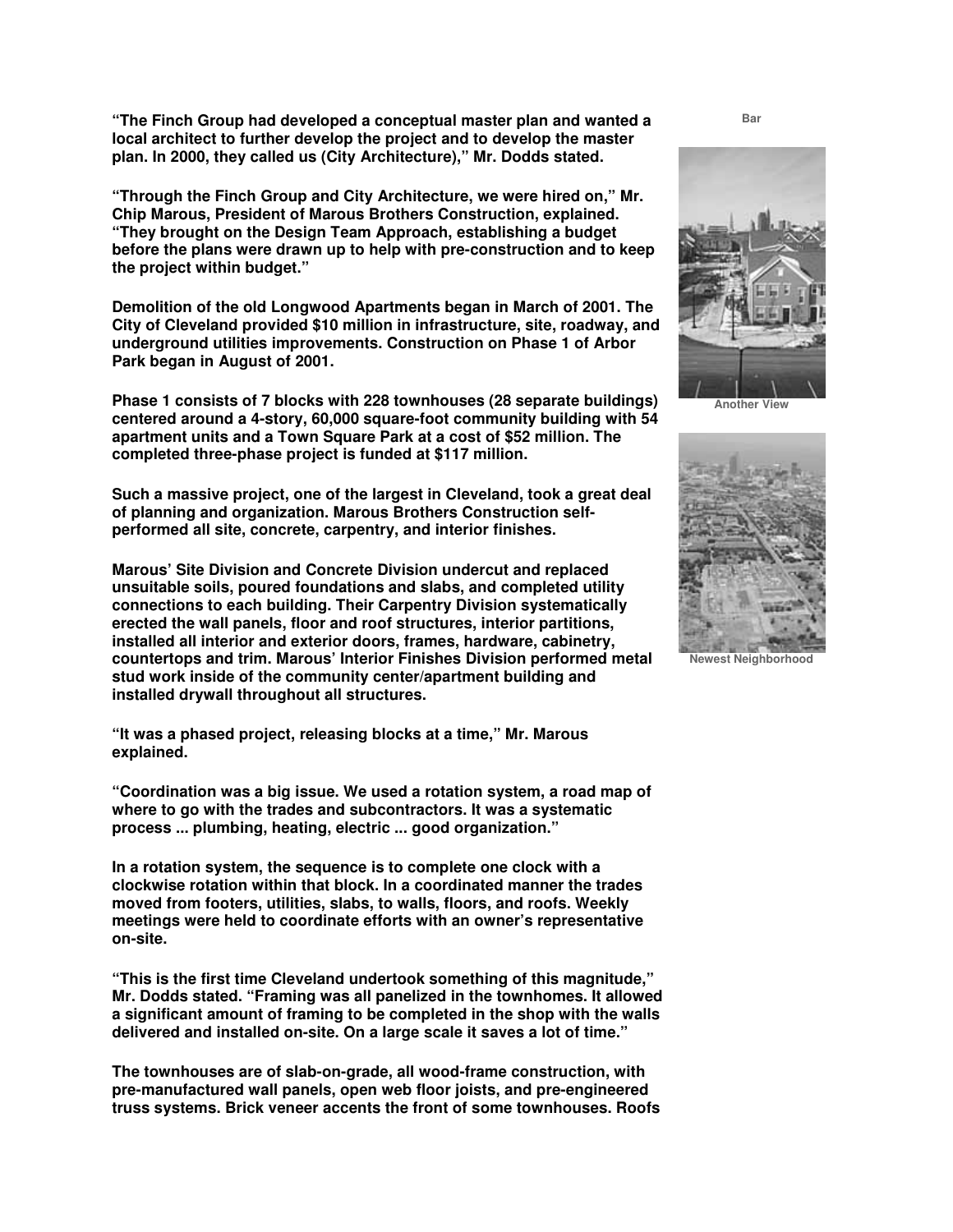**are asphalt shingles on a wood roof deck.** 

**The attached townhouses feature gas furnaces, central air conditioning, and General Electric Appliances. Each townhouse has a landscaped front entrance and a back door leading to a central, secure courtyard. The rear, landscaped courtyard is shared by a small cluster of townhouses and features pressed concrete picnic tables and benches. Each courtyard has four locked gates for which each tenant has a key. A panic bar exists for quick exits.**

**"The courtyard gives each tenant his/her own space, a sense of ownership," Ms. Alletto added. "We believe in this type of community."**

**In each unit, the front door opens into a small linoleum foyer. Carpeted stairs with handrails lead upstairs to the bedrooms (units contain from 1-4 bedrooms) and upstairs bath. Sage green carpet covers the first floor living room. A raised laminate breakfast bar divides the living room from the kitchen. All white appliances, laminate counters, and light maple cabinets give the kitchen a warm atmosphere. Light fixtures are sleek and modern. Each unit also contains hook-ups for a washer and dryer and has ample closet space. Parking is on the street.** 

**In order to live in Arbor Park, tenants must attend housekeeping classes, are held accountable, and they and their guests must do nothing illegal or else they will be evicted.** 

## **The construction of Arbor**

**Park has also created jobs for residents. Marous Brothers Construction implemented a successful minority participation program (similar to a HUD Section 3 program), that led to 8% of total project hours being worked by area residents.**

**"This is an example of how you can create a development and not only change the aesthetics but change the people ... employment, attitude, to get ahead in ways previously denied them. When building, you have to ask, 'What does it do for the people in the community?'" Mr. Frank Jackson, Councilman for Ward 5 in the City of Cleveland, stated. In addition to Arbor Park, his ward encompasses the home ownership zone around East 46th Street and the new Central Commons housing development.**

**Marous Brothers also hired a full-time minority participation director and exceeded the City of Cleveland's goal of 1/3 minority participation by having minority and female workers comprise 36% of their on-site workforce. Sixty-seven workers were hired directly by Marous Brothers Construction and their subcontractors, which has led to full-time employment for many, including some that have been sponsored into the union.** 

**The centerpiece of Phase 1 is the Michael White Apartment/Community Building.**